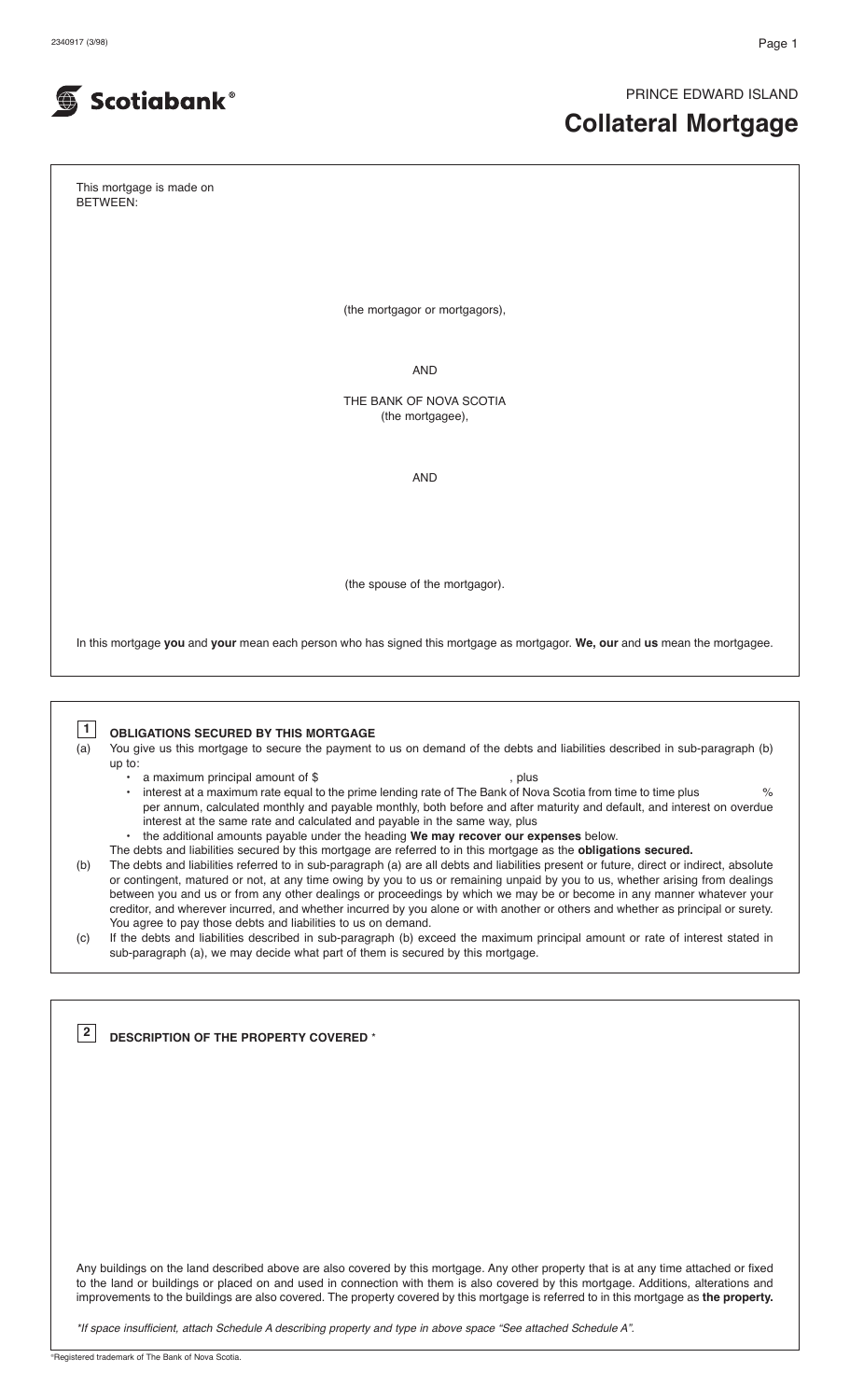PRINCE EDWARD ISLAND

# **Collateral Mortgage**

This mortgage is made on BETWEEN:

**Scotiabank®** 

(the mortgagor or mortgagors),

AND

THE BANK OF NOVA SCOTIA (the mortgagee),

AND

(the spouse of the mortgagor).

In this mortgage **you** and **your** mean each person who has signed this mortgage as mortgagor. **We, our** and **us** mean the mortgagee.

# **OBLIGATIONS SECURED BY THIS MORTGAGE 1**

You give us this mortgage to secure the payment to us on demand of all debts and liabilities present or future, direct or indirect, absolute or contingent, matured or not, at any time owing by you to us or remaining unpaid by you to us, whether arising from dealings between you and us or from any other dealings or proceedings by which we may be or become in any manner whatever your creditor, and wherever incurred, and whether incurred by you alone or with another or others and whether as principal or surety including the additional amounts payable under the heading **We may recover our expenses** below and interest on the total amount of our expenses from the date we incur them to the date you pay them to us at the interest rate equal to the prime lending rate of The Bank of Nova<br>Scotia from time to time plus % per annum, calculated monthly and payable monthly, both be % per annum, calculated monthly and payable monthly, both before and after maturity and default, and interest on overdue interest at the same rate and calculated in the same way. The debts and liabilities secured by this mortgage are referred to in this mortgage as the **obligations secured.**

**DESCRIPTION OF THE PROPERTY COVERED \* 2**

Any buildings on the land described above are also covered by this mortgage. Any other property that is at any time attached or fixed to the land or buildings or placed on and used in connection with them is also covered by this mortgage. Additions, alterations and improvements to the buildings are also covered. The property covered by this mortgage is referred to in this mortgage as **the property.**

\*If space insufficient, attach Schedule A describing property and type in above space "See attached Schedule A".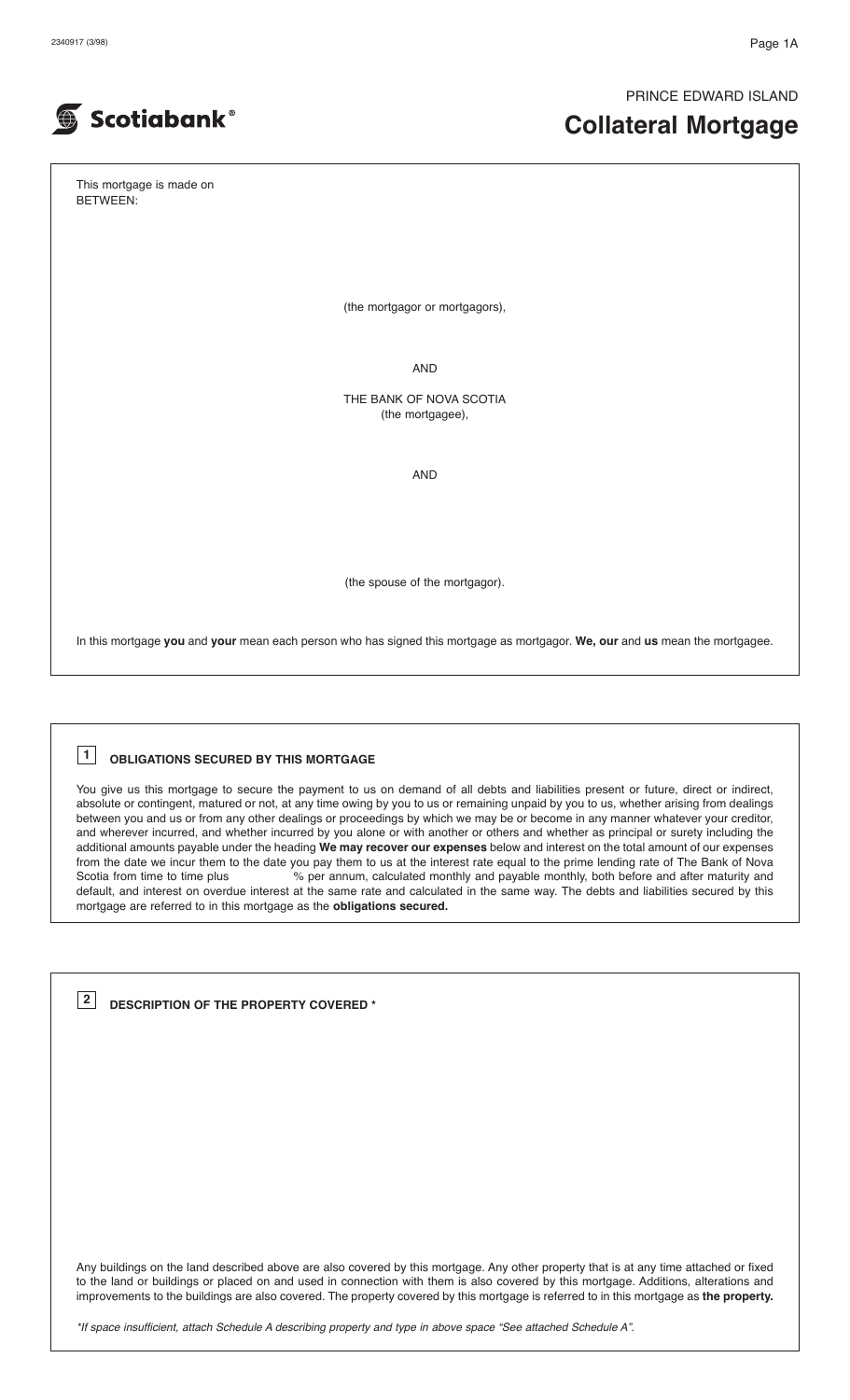#### **OUR SECURITY 3**

# **(a) What this mortgage does**

You grant, mortgage and appoint to us forever the property, to have and to hold to our use, as security for the repayment of the obligations secured. This means you give your entire interest in the property to us and our successors and assigns (called our **legal representatives**) and to anyone to whom this mortgage is transferred in any way. This mortgage secures a current or running account. Although this mortgage is not satisfied or discharged by any intermediate payment of all or part of the obligations secured but is a continuing security for payment of the obligations secured, our interest in the property under this mortgage will end when:

- you have repaid the obligations secured on our demand and repaid all additional amounts to which we may become entitled under this mortgage, and
- you have fulfilled all of your other obligations to us under this mortgage, and
- we have reconveyed the property to you or discharged this mortgage.

You may remain in possession of the property as long as you are not in default under any of the obligations secured or under any agreements evidencing or securing the obligations secured and as long as you meet all your other obligations to us under this mortgage.

# **(b) Your title to the property**

You certify that you own the property covered by this mortgage; that you have the right to transfer the property to us; and that there are no restrictions, limitations or encumbrances on your title to the property or on your ability to transfer the property to us, except as set out in the **MEMORANDUM OF ENCUMBRANCES** in this mortgage. You will not do anything that will interfere with our interest in the property, and you will sign any other documents which we think are necessary to

# transfer to us your interest in the property.<br>
(c) Effect of this mortgage on other of **(c) Effect of this mortgage on other obligations**

This mortgage does not release you from or alter any of your other obligations to us or agreements with us. This mortgage does not affect any other security we hold for the payment of the obligations secured, or any other right we may have to enforce the payment of the obligations secured. Our acceptance of this mortgage or our giving credit secured by this mortgage does not mean we must make credit available or continue to do so.

# **(d) Effect of sale or transfer of property**

If you sell or transfer the property, your liability and responsibilities under this mortgage and our rights against either you or anyone else who is liable for the payment of any of the obligations secured are not affected.

# **(e) Effect of subdivision**

If the property is subdivided, each part of the property will secure payment of the total amount of the obligations secured.

# **YOUR RESPONSIBILITIES AS TO THE PROPERTY 4**

## **(a) Taxes and other charges**

You will pay all taxes on the property when they are due. You will immediately give us a receipt showing that they have been paid if we ask for it. You will pay all charges, mortgages and other encumbrances on the property when they are due and comply with your other obligations under them. If you do not pay any taxes, charges, mortgages or other encumbrances when they are due, we may pay them and charge to you the amount paid as an additional amount secured under this mortgage.

# **(b) Insurance**

You will insure with an insurer satisfactory to us and under a policy satisfactory to us all buildings covered by this mortgage against loss or damage by fire, extended perils and other perils usually covered in fire insurance policies. If there is a steam boiler or sprinkler system in those buildings, your insurance must cover loss or damage caused by an explosion of the boiler and equipment operated by it or caused by the sprinkler system. You will insure against any other risks which we require you to insure against. The buildings must be insured for their replacement cost in Canadian dollars.

If we think it is necessary we can require you to cancel any existing insurance on the property, and to provide other insurance which meets our approval. You will assign any insurance you have on the property, or the proceeds of that insurance, to us at our request. You must give us proof that you have insured as required above and you must at least 10 days before any insurance expires or is terminated give us proof that you have renewed or replaced it. If you fail in any way to comply with these obligations, we may (but we are not obliged to) obtain insurance on your behalf and charge the amount of any premium to you as an additional amount secured under this mortgage. If loss or damage occurs, you will provide us with all necessary proofs of claim and do everything else necessary to enable us to obtain payment of insurance proceeds. Insurance proceeds may, in whole or in part, at our option, be used to rebuild or repair damaged buildings or be used to reduce all or

# part of the obligations secured.<br>(c) Keeping the property in **(c) Keeping the property in good condition**

You will keep the property in good condition and make any repairs that are needed. You will not do anything, or let anyone else do anything, that lowers the value of the property. If you do not keep the property in good condition, or if you do anything, or anyone else does anything, that lowers the value of the property, we may make any needed repairs and charge the cost of them to you as an additional amount secured under this mortgage.

## **(d) Construction of buildings**

If you are having any buildings or improvements constructed on the property, you will have them constructed only in accordance with plans and specifications approved in writing by us in advance. You must complete those buildings or improvements as quickly as possible.

# **(e) Legal requirements**

You will observe and conform to all laws and requirements of any governmental authorities relating to the property.

## **(f) Condominiums**

The following provisions apply to any condominium unit that is part of the property. In this mortgage, the Condominium Act as amended or re-enacted is called the "Act". Expressions used in provisions of this mortgage dealing with a condominium unit which are the same as those in the Act have the same meaning as those in the Act, except that the expression "condominium property" has the same meaning as the word "property" in the Act.

- You will comply with the Act and the declaration, by-laws and rules of the corporation. You will provide us with proof of your compliance from time to time as we may request. You will forward to us copies of any notices, assessments, by-laws, rules and financial statements of the corporation. You will provide us, on request, with any other documents and information that you receive from the corporation or are entitled to receive. You will maintain all improvements made to your unit and repair them after damage.
- You will insure all improvements which you or previous owners have made to your unit and insure your common or other interest in buildings which are part of the condominium property or assets of the corporation if the corporation fails to insure the buildings as required by the Act and the declaration, by-laws and rules of the corporation. These obligations are in addition to your obligations as to insurance under the heading **Insurance** as far as they apply to a condominium unit.
- You authorize us to exercise your rights under the Act to vote and to consent. If we do not exercise your rights, you may do so, but you will do so according to any instructions we may give you. We may at any time revoke any arrangement we make for you to vote or to consent. You also authorize us to inspect the corporation's records. Nothing done under this paragraph puts us in possession of your property.
- If you do not comply with the Act and the declaration, by-laws and rules of the corporation, we may comply with them and charge our costs of doing so to you as an additional amount secured under this mortgage. If we exercise our right to pay common expenses, we can accept statements that appear to be issued by the corporation as conclusive evidence of the amount of those expenses and the dates they are due. You will pay us on demand as additional amounts secured under this mortgage our expenses in relation to any by-law, resolution, rule or other matter (other than one for which only a vote of the majority present at the meeting is required), the enforcement of our right to have the corporation or any owner comply with the Act and the declaration, by-laws and rules of the corporation and our exercising any voting rights we may have.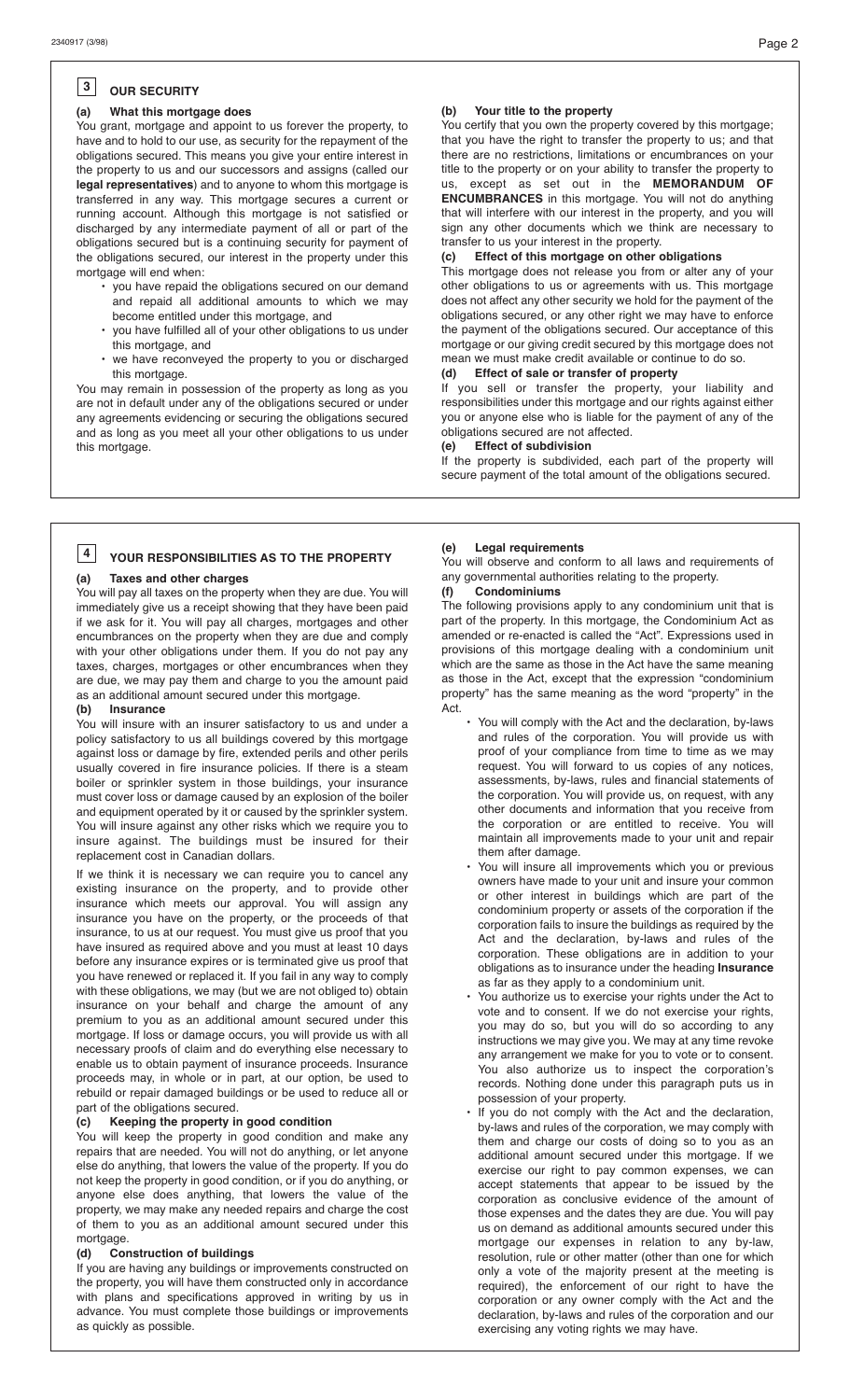#### **ENFORCING OUR RIGHTS 5**

If you fail to comply with any of your obligations under this mortgage, we may enforce our rights in any of the ways set out below. These provisions do not limit any other rights given to us by law or this mortgage. We may enforce this and any other security we may have for any of the obligations secured, and enforce our rights under this mortgage, at the same time or at different times and in any order we choose.

# **(a) You will make immediate payment**

You will immediately pay to us all of the obligations secured if any part of the obligations secured is not paid when it is due or if you fail to comply with any of your obligations under this mortgage or any other agreement to which you and we are parties.

# **(b) We may sue you**

We may take such legal action as is necessary to collect the obligations secured.

# **(c) We may take possession of the property and collect**

 **rents** We may take and keep possession of, collect rents from, and manage the property or any part of it. You certify that we will have the right to take possession of the property or collect the rents from it.

## **(d) We may sell or lease the property**

We may sell or lease the property or any part of it, if you have not paid the obligations secured 15 days after we have demanded payment of them and we have given any notice required below. Except as provided below we need not give notice of sale. We need not give any notice if you have not paid the obligations secured three months after we have demanded payment of them.

Where notice is required we will give at least 35 days' notice to the persons who appear in the register of title under instruments received up to the close of business on the day before the notice is given to have an interest in the property subsequent to ours. We may give the notice in any of the following ways:

- We may deliver it personally. Where the person is a corporation we may deliver it personally to a director, officer or employee of the corporation.
	- We may send it by registered mail addressed to the person to whom it is to be given at that person's address last known to the branch of the bank to which payments are to be made or to that person's address appearing in the register of title under the instruments refe<u>rre</u>d to above. A notice so sent will (in spite of paragraph  $|12|$ ) be taken to have been given on the day it is mailed.
- We may leave it addressed to the person to whom it is to be given at any of the person's addresses referred to above.
	- We may publish it in a newspaper circulating in the area where the property is located. This will be taken as notice to everyone who is entitled to it.
	- We may give a notice to the owner and anyone entitled to occupy the property by posting it on the property.

The notice need not name the person to whom it is given except where that is specifically required above. We may give notice to a person under a disability by giving it to that person in any of the ways set out above. We may give notice to the estate of a person who has died by giving it to that person in any of the ways set out above and a notice so given will be taken to have been given to everyone interested in his estate.

We may sell or lease at any time, in any way and on any terms which we think are reasonable. If we sell on credit, we need not account for the proceeds until we receive them. We may sell anything on the land separately from the land itself. We may buy

## **WE MAY USE PROCEEDS TO REDUCE ANY OBLIGATION 6**

We may apply the proceeds we receive from enforcing our rights under this mortgage to reduce or repay any of the obligations secured in such manner as we may decide.

## **WE MAY OPEN A SEPARATE ACCOUNT 7**

If we learn that you have disposed of or encumbered the property or any part of it, we may close your account at the amount then due to us. We may open a new account for advances and payments subsequently made and received by us. No amount paid in or credited to the new account will be applied to or have the effect of reducing or repaying any of the obligations secured due to us on the closed account when we learned of the subsequent disposition or encumbrance.

#### **DELAY, RELEASES AND PARTIAL DISCHARGES 8**

We may delay enforcing any of our rights under this mortgage or the obligations secured or any agreement evidencing or securing the obligations secured without losing or impairing those rights. We can waive any breach of your obligations under this mortgage or the obligations secured or any agreement evidencing or securing the obligations secured without losing our rights in respect of any breach of your obligations.

We may release others on any terms from any liability to repay the obligations secured without releasing you. We may on any in, rescind or vary contracts of sale and resell at any time, in any way, and on any terms which we think are reasonable. When we sell we can transfer to the buyer every interest in the property which you had power to dispose of.

We will use the proceeds of sale or lease to reduce or repay the obligations secured and will pay you any balance remaining after all our claims have been satisfied. If the amount we receive from the sale or lease of the property is less than what you owe, you will immediately pay the difference to us.

You agree that a buyer or lessee may pay all of the money due under a sale or lease to us without seeing to the application of the money. You agree that a buyer or lessee under a sale or lease by us will receive a good title to the property or a valid lease of the property. You will not make any claims concerning the sale or lease against the buyer or lessee or their successors in title. If you do have any claims concerning a sale or lease by us, you will make them only against us and only for money damages.

## **(e) We may foreclose and sell through the courts**

We may commence court proceedings to foreclose and sell your property. We may ask a court to order the sale of your property. If the court makes such an order, it will supervise the sale proceedings. The net proceeds of the sale will be used to pay off our expenses, the interest that is due and payable and the unpaid balance of the loan amount. Any balance remaining after all claims have been satisfied will be paid to you. If the amount we receive from the sale of your property is less than what you owe us plus our expenses, you must pay us the difference.

# **(f) We may appoint a receiver**

We may appoint in writing a receiver (or receiver and manager), on any terms (including remuneration) that we think are reasonable, to collect any income from the property. We may make the appointment even if we have taken possession of the property. We may also, in writing, remove a receiver appointed by us and appoint a new receiver. The receiver is considered to be your agent and not ours; his defaults are considered your defaults and not ours. Nothing done by the receiver puts us in possession of the property or makes us accountable for any money except money we actually receive.

The receiver has the right to use any legal remedy (taken in your name or our name) to collect the income from the property; take possession of the property or part of it; manage the property and any business conducted on the property and maintain the property in good condition; lease the property or any part of it; enforce any of our other rights under this mortgage which we delegate to him; and borrow money on the security of the property in priority to this mortgage for these purposes.

We may also ask a court to appoint a receiver (or receiver and manager) of the property.

# **(g) We may recover our expenses**

You will pay us on demand, as additional amounts secured under this mortgage, our expenses incurred:

- under the headings **Taxes and other charges, Insurance, Keeping the property in good condition** and **Condominiums,**
	- in negotiating this mortgage, investigating title to the property and preparing and registering this mortgage,
- in collecting payment after default of the obligations secured, and
- in enforcing our rights under this mortgage,

including our reasonable legal fees on a solicitor and own client basis and interest on the total amount of our above expenses from the date we incur them to the date you pay them to us at the maximum rate stated under paragraph  $\boxed{1}$  of this mortgage. We may deduct our expenses from any money we owe you.

terms discharge any part of the property from this mortgage and, if we do so, the remainder of the property not discharged will secure the total amount of the obligations secured.

#### **DISCHARGE OF THIS MORTGAGE 9**

We will reconvey the property to you or discharge this mortgage if you pay us the obligations secured on our demand. You will give us a reasonable time after payment in which to prepare and sign the reconveyance or discharge. You must pay our expenses of having it prepared and of signing it. You are responsible for registering it.

### **EFFECT OF JUDGMENTS 10**

If we obtain a court judgment against you for your failure to pay any of the obligations secured or to perform any of your obligations to us under this mortgage, the judgment will not result in a merger of your obligations under this mortgage with the judgment or take away any of our other rights to enforce the mortgage. We will continue to be entitled to receive interest on the obligations secured at the agreed rate, calculated and payable in the agreed way, and the judgment may so provide.

## **OUR RESPONSIBILITY 11**

We are not responsible for any loss arising in the course of our enforcing our rights under this mortgage unless it results from our wilful neglect or default.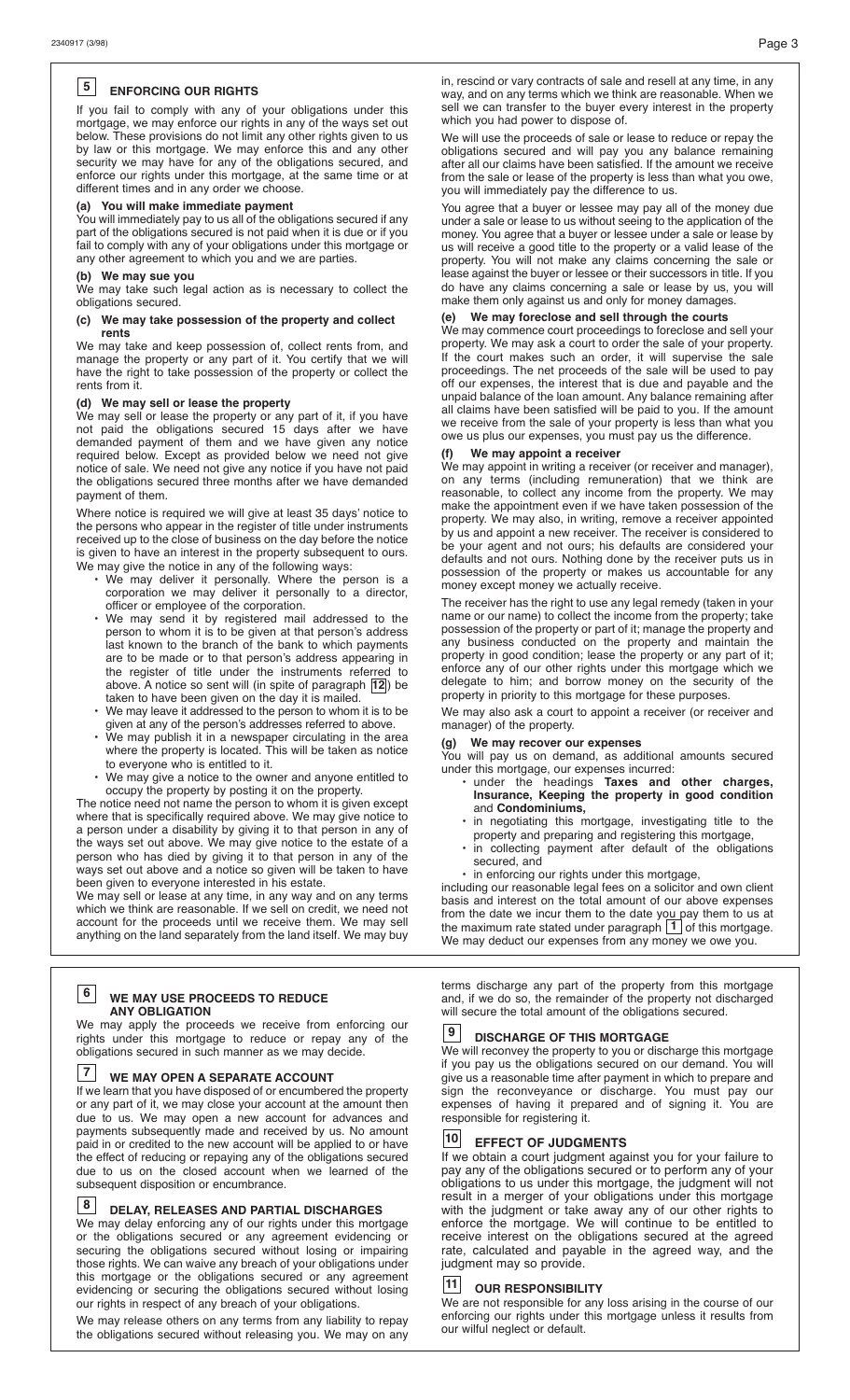# **HOW WE MAY MAKE DEMANDS OR GIVE NOTICES 12 13**

Where this mortgage allows or requires us to make a demand on or give a notice to any person (including you), we may make the demand or give the notice by delivering it personally to the person (where the person is a corporation, by delivering it personally to a director, officer or employee of the corporation) or by mailing it by prepaid registered mail addressed to the person at the person's last known address.

A notice or demand so delivered will be regarded as given or made when it is so delivered to the person or to the director, officer or employee of the corporation. A notice or demand so mailed will be regarded as given or made on the third business day after the day it is mailed, whether the person receives it or not.

# **WHO IS BOUND BY THIS MORTGAGE**

This mortgage will be binding on your legal or personal representatives and anyone else to whom your interest in the property is transferred. It will be binding on our legal representatives and anyone to whom it is transferred from us. All our rights under it may be enforced by anyone to whom it is transferred from us.

If more than one person signs this mortgage, each person is jointly and severally bound to comply with all obligations of the mortgagor under this mortgage.

| 14<br><b>SIGNING THIS MORTGAGE</b><br>If you have read this mortgage and you agree to its terms, sign in the spaces provided for the mortgagors' signatures. Witnesses must<br>sign in the space provided for the witnesses' signatures. You acknowledge receiving a copy of this mortgage. You agree that this<br>mortgage is a deed signed, sealed and delivered by you. |           |        |  |  |
|----------------------------------------------------------------------------------------------------------------------------------------------------------------------------------------------------------------------------------------------------------------------------------------------------------------------------------------------------------------------------|-----------|--------|--|--|
| Witness                                                                                                                                                                                                                                                                                                                                                                    | Mortgagor | (Seal` |  |  |
| Witness                                                                                                                                                                                                                                                                                                                                                                    | Mortgagor | (Seal` |  |  |

# **15** CONSENT OF SPOUSE

I, \_\_\_\_\_\_\_\_\_\_\_\_\_\_\_\_\_\_\_\_\_\_\_\_\_\_\_\_\_\_\_\_\_\_\_\_\_\_\_\_\_\_\_\_\_\_\_\_\_\_\_\_\_\_\_\_\_\_\_\_\_\_\_, spouse of the mortgagor, consent to this mortgage and release to the mortgagee any interest I may have in the property covered by this mortgage as far as necessary to give effect to the mortgagee's rights under this mortgage.

X\_\_\_\_\_\_\_\_\_\_\_\_\_\_\_\_\_\_\_\_\_\_\_\_\_\_\_\_\_\_\_\_\_\_\_\_\_\_\_\_\_\_ X \_\_\_\_\_\_\_\_\_\_\_\_\_\_\_\_\_\_\_\_\_\_\_\_\_\_\_\_\_\_\_\_\_\_\_\_\_\_\_\_

Witness Mortgagor's Spouse

# **MEMORANDUM OF ENCUMBRANCES**

# **ACKNOWLEDGEMENT OF MORTGAGOR (AND SPOUSE)**

\_\_\_\_\_\_\_\_\_\_\_\_\_\_\_\_\_\_\_\_\_\_\_\_\_\_\_\_\_\_\_\_\_\_\_\_\_\_\_\_\_\_\_\_\_\_\_\_\_\_\_\_\_\_\_\_\_\_\_\_\_\_\_\_\_\_\_\_\_\_\_\_\_\_\_\_\_\_\_\_\_\_\_\_\_\_\_\_\_\_\_\_\_\_\_\_\_\_\_\_\_\_\_\_

On the \_\_\_\_\_\_\_\_\_ day of \_\_\_\_\_\_\_\_\_\_\_\_\_\_\_\_\_\_\_\_\_\_\_\_\_\_ , \_\_\_\_\_\_\_\_\_\_\_\_, personally appeared before me

\_\_\_\_\_\_\_\_\_\_\_\_\_\_\_\_\_\_\_\_\_\_\_\_\_\_\_\_\_\_\_\_\_\_\_\_\_\_\_\_\_\_\_\_\_\_\_\_\_\_\_\_\_\_\_\_\_\_\_\_\_\_\_\_\_\_\_\_\_\_\_\_\_\_\_\_\_\_\_\_\_\_\_\_\_\_\_\_\_\_\_\_\_, within named

and he (she) (they) acknowledged that he (she) (they) did freely and voluntarily execute the within deed or writing, to and for the uses and purposes therein mentioned.

A Commissioner for Deeds/\*A Notary Public in and for

\*Where acknowledgement is taken outside Prince Edward Island, it must be taken before a notary public in and for the place where taken and *he must impress his official seal here.*

 $\overline{\phantom{a}}$  , and the contract of the contract of the contract of the contract of the contract of the contract of the contract of the contract of the contract of the contract of the contract of the contract of the contrac

 $\overline{\phantom{a}}$  , and the contract of the contract of the contract of the contract of the contract of the contract of the contract of the contract of the contract of the contract of the contract of the contract of the contrac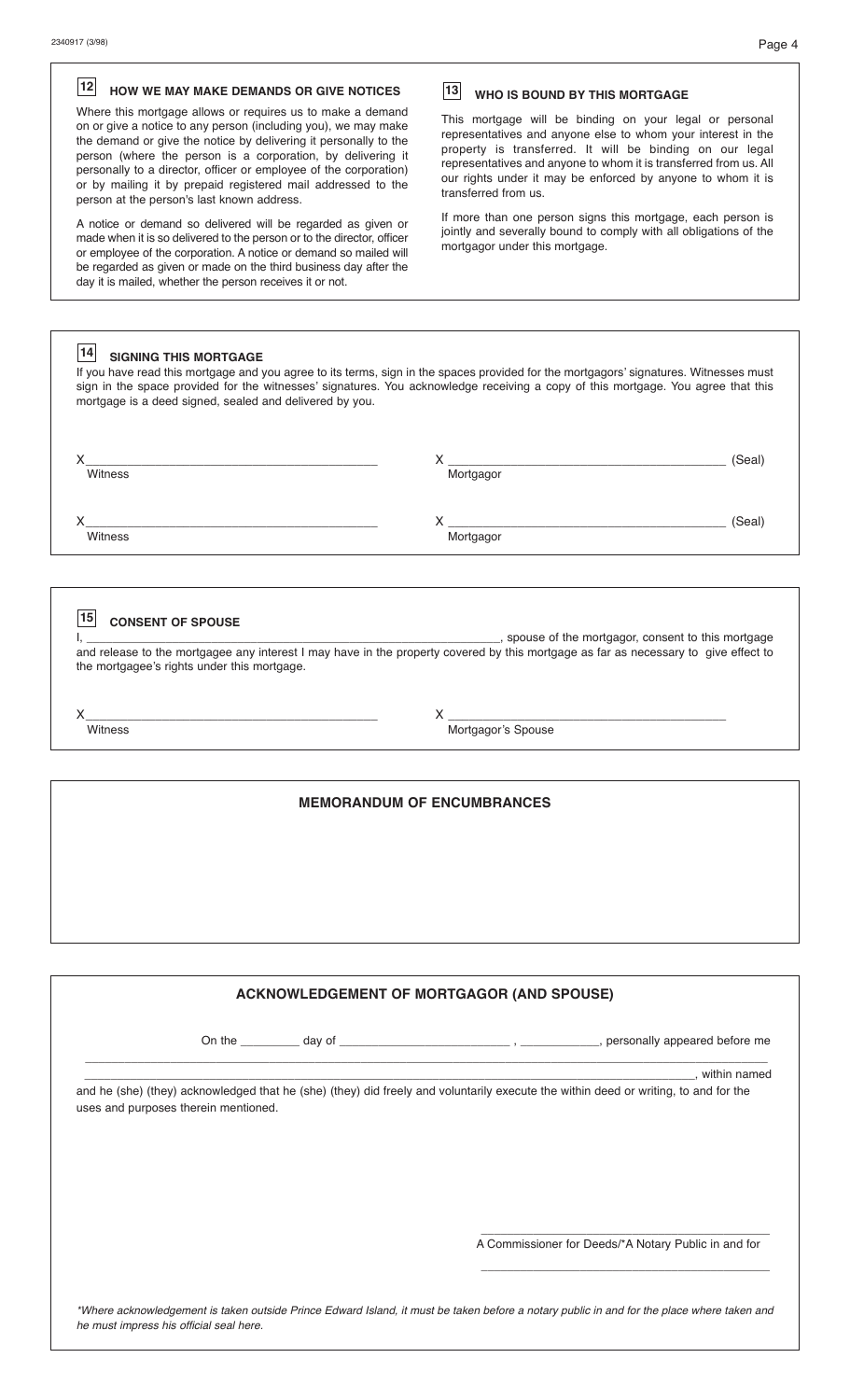|                                  |       | in the $\overline{\phantom{a}}$ of $\overline{\phantom{a}}$                                                                                                                                                                                                                                                                                                                  |  |  |  |  |
|----------------------------------|-------|------------------------------------------------------------------------------------------------------------------------------------------------------------------------------------------------------------------------------------------------------------------------------------------------------------------------------------------------------------------------------|--|--|--|--|
|                                  |       | <b>MAKE OATH AND SAY:</b>                                                                                                                                                                                                                                                                                                                                                    |  |  |  |  |
|                                  | 1.    | The Family Law Reform Act is referred to in this affidavit as the Act. I (We) have read the definitions of spouse*<br>and matrimonial home** below.                                                                                                                                                                                                                          |  |  |  |  |
|                                  | 2.    | I am (We are each) at least 18 years of age.                                                                                                                                                                                                                                                                                                                                 |  |  |  |  |
| CHECK<br>ONE BOX                 | 3.    | We are spouses of one another and neither of us has any other spouse.                                                                                                                                                                                                                                                                                                        |  |  |  |  |
| ONLY                             |       | I was not a spouse at the time of making this mortgage.                                                                                                                                                                                                                                                                                                                      |  |  |  |  |
|                                  |       |                                                                                                                                                                                                                                                                                                                                                                              |  |  |  |  |
|                                  |       | I am a spouse and I have only one spouse.                                                                                                                                                                                                                                                                                                                                    |  |  |  |  |
| <b>CHECK</b><br>ANY BOX<br>WHICH | 4.    | The property covered by this mortgage has never been occupied by me and my spouse as our<br>matrimonial home.                                                                                                                                                                                                                                                                |  |  |  |  |
| <b>APPLIES</b>                   |       | The property covered by this mortgage is not designated under section 41 of the Act as a matrimonial<br>home, and an instrument designating another property as the matrimonial home of my spouse and me is                                                                                                                                                                  |  |  |  |  |
|                                  |       |                                                                                                                                                                                                                                                                                                                                                                              |  |  |  |  |
|                                  |       | registered under section 41 and has not been cancelled.<br>My spouse has released all rights under Part III of the Act by a separation agreement.                                                                                                                                                                                                                            |  |  |  |  |
|                                  |       | (SEVERALLY) SWORN before me                                                                                                                                                                                                                                                                                                                                                  |  |  |  |  |
|                                  |       |                                                                                                                                                                                                                                                                                                                                                                              |  |  |  |  |
|                                  |       |                                                                                                                                                                                                                                                                                                                                                                              |  |  |  |  |
|                                  |       |                                                                                                                                                                                                                                                                                                                                                                              |  |  |  |  |
|                                  |       | A Commissioner for Taking Affidavits in the Supreme Court<br>of Prince Edward Island/***A Notary Public in and for                                                                                                                                                                                                                                                           |  |  |  |  |
|                                  |       | "Spouse" means either of a man and woman who<br>are married to each other,<br>(i)<br>are married to each other by a marriage that is voidable and has not been voided by a judgement of nullity, or<br>(ii)<br>have gone through a form of marriage with each other, in good faith, that is void and are cohabiting or have<br>(iii)<br>cohabited within the preceding year. |  |  |  |  |
|                                  | $***$ | "Matrimonial home" means property in which a married person has an interest and that is or has been occupied by the<br>married person and his or her spouse as their family residence.                                                                                                                                                                                       |  |  |  |  |

| of |  | witness to the within deed or writing and that he (she) was present and did see the same duly executed by                  |  |
|----|--|----------------------------------------------------------------------------------------------------------------------------|--|
|    |  | <b>Contract of the example of the example of the example of the example of the example of the mortgagor therein named.</b> |  |
|    |  |                                                                                                                            |  |
|    |  |                                                                                                                            |  |
|    |  |                                                                                                                            |  |
|    |  |                                                                                                                            |  |
|    |  |                                                                                                                            |  |
|    |  | A Commissioner for Deeds/*A Notary Public in and for                                                                       |  |
|    |  |                                                                                                                            |  |
|    |  |                                                                                                                            |  |
|    |  |                                                                                                                            |  |
|    |  |                                                                                                                            |  |